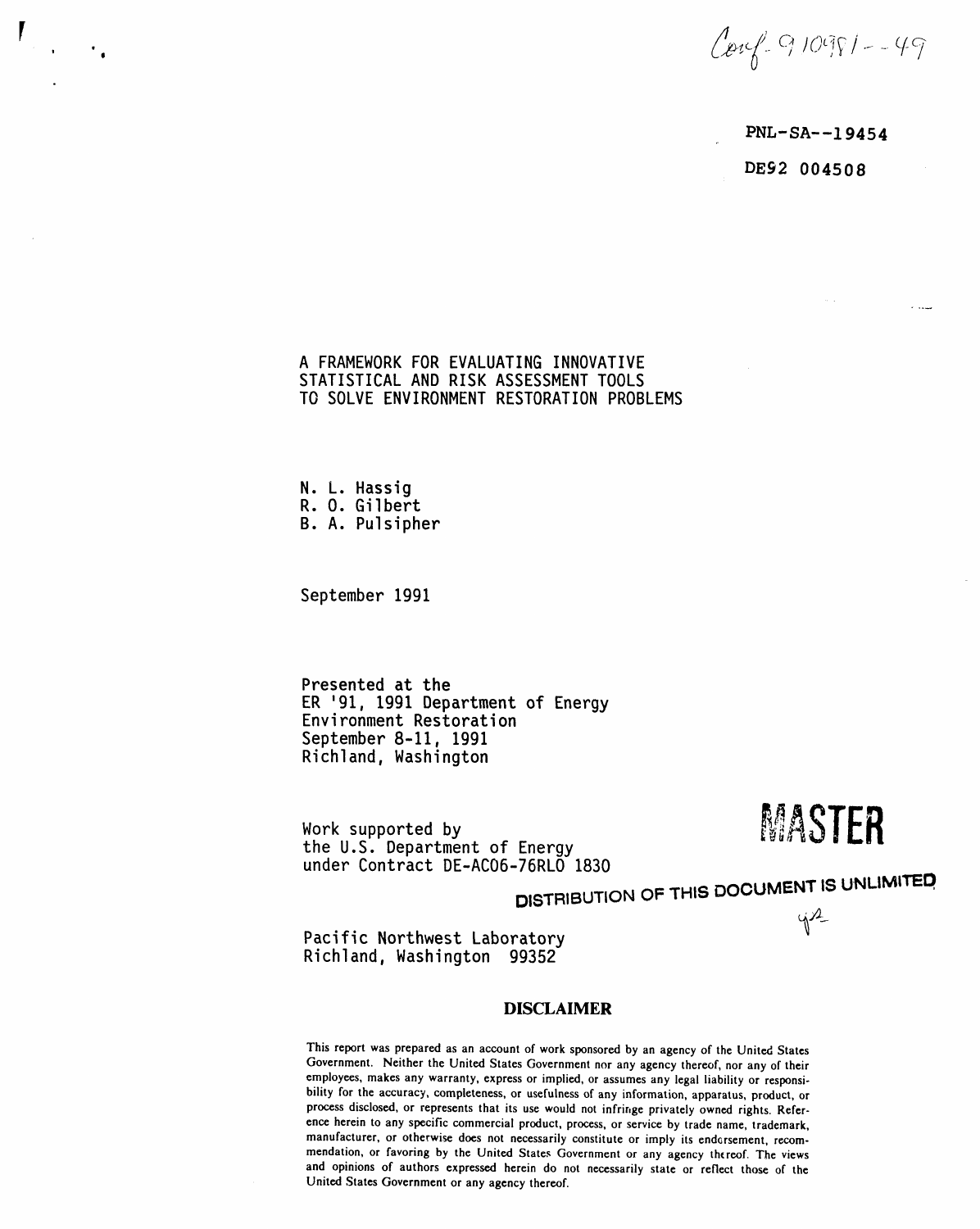# A FRAMEWORK FOR EVALUATING INNOVATIVE STATISTICAL AND RISK ASSESSMENT TOOLS TO SOLVE ENVIRONMENTAL RESTORATION PROBLEMS

# N. L. Hassig, R. O. Gilbert, and B. A. Pulsipher Pacific Northwest Laboratory Richland, WA99352

#### 1.0 INTRODUCTION

t •

o,

Environmental restoration activities at the U.S. Department of Energy (DOE) Hanford site face complex issues due to history of varied past contaminant disposal practices. Data collection and analysis required for site characterization, pathway modeling, and remediation selection decisions must deal with inherent uncertainties and unique problems associated with the restoration.

In the past, the data collection and risk analysis methods followed the path dictated by regulatory requirements, starting from the position of "prove that all imaginable contaminants aren't there," and "eliminate all risks to the population." Reality, limited budgets, and 10 years experience with the Environmental Protection Agency's (EPA) clean-up actions under the Comprehensive Environmental Response, Compensation and Liability Act (CERCLA) are leading remediation specialists to reconsider the old approach. Among the lessons learned are that the clean-up process must be streamlined, the characterization effort and remediation needs must be integrated, and some level of residual risk will be present even at the conclusion of a successful clean-up. New approaches such as the observational approach (Myers and Gianti 1989) \_nd data quality objectives (DQO) (Neptune 1990) are useful tools for bringing reality and efficiency into the clean-up process.

The observational approach suggests focusing only on probable conditions of contamination and treating uncertainties as reasonable deviations to be handled by contingency plans. Data are gathered only to the point sufficient to make a remediation decision. The DQO answer such questions as: What type and quality of data are needed to answer key questions and make key decisions? How much data is enough? DQO allow decisions to be based on data with a predetermined and acceptable level of confidence. Both approaches rely heavily on statistical concepts very familiar'to risk assessors: expected conditions, quantifying uncertainties,accuracy and precision requirements, setting the level of Type I and Type II errors (false positive and false negative decision errors), explicitly identified probabilities, etc. Other aspects of the environmental restoration problem also draw heavily on statistical tools: sampling strategies, analysis variability analysis, experimental design, data interpretation, etc. A framework for working through the statistical aspects of the site characterization and remediation selection problems is needed. This framework would facilitate the selection of appropriate statistical tools for solving unique aspects of the environmental restoration problem.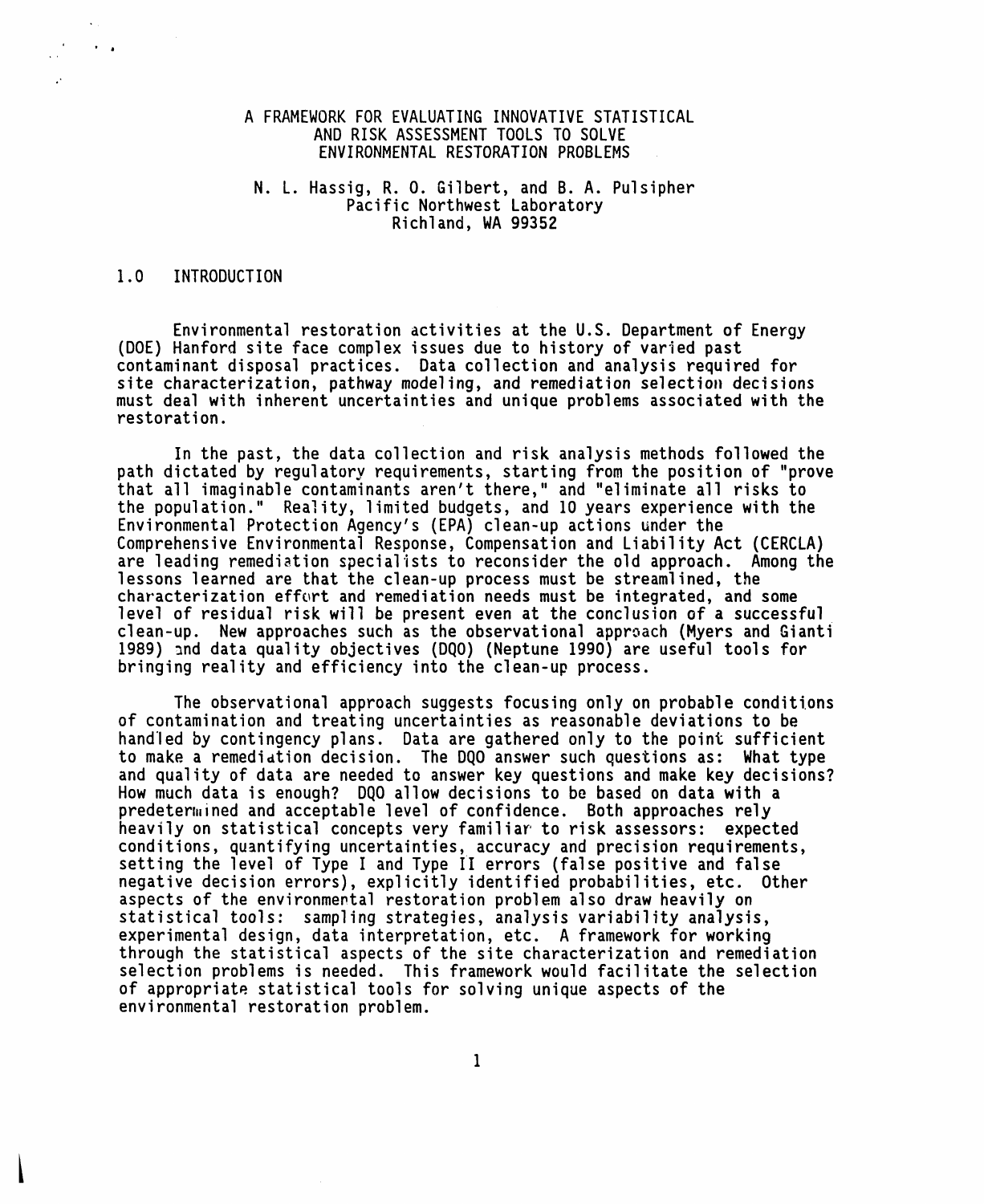This paper presents a framework for selecting appropriate statistical and risk assessment methods. The following points will be made: 1) pathway modelers and risk assessors often recognize that "some type" of statistical methods are required but don't work with statisticians on tools development in the early planning phases of the project; 2) statistical tools selection and development are problem-specific and often site-specific, further indicating a need for up-front involvementof statisticians;and 3) the right tool, applied in the right way can minimize sampling costs, get as much information as possible out of the data that does exist, provide consistency and defensibility for the results, and give structure and quantitativemeasures to decision risks and uncertainties.

### 2.0 THE FRAMEWORK

 $\sim$   $\sim$ 

 $\ddot{\phantom{a}}$  $\mathbb{R}^{\mathbb{Z}}$ 

> The framework described below has five steps. Step 1: designing and evaluating a remediation options matrix. Step 2: setting DQUs using the results of the options matrix evaluation. Step 3: designing and evaluating a statistical tools matrix. Step 4: using the results of the tools evaluation to collect data and conduct analyses. Step 5: incorporating the data and analyses from Step 4 back into the options matrix, and reiterating through the steps until a remediation decision can be made. Figure 1 is a flowchart of the activities in the step. Since this paper deals with statistical tools, Step 3 is the focus of our discussion.

### Step I: The Options Matrix

The selection of a remedial action under both CERCLA and Resource Conservation And Recovery Act (RCRA) Corrective Action follows a structured approach, starting with a conceptual model, then investigation and feasibility studies, leading to a preferred option for the remediation. Working through the options matrix helps identify this preferred remediation option.

Figure 2 shows an example of an options matrix where alternative remedial actions are evaluated against a list of criteria. A very short criteria list is shown here: health risk, ecological risk, schedule, and cost. An expanded list could include cultural impact, public acceptance, and land use impact, lt is assumed that all options meet regulatory compliance. Other aspects such as economic impact and technical feasibilityare included in cost and schedule. The example shown is for a simplified problem of buried waste. Options are to leave the waste where it is or retrieve it. A third option of deferring the decision is handled by the iterative approach in the framework. Variations on the two main remedial options are: I) leave - stabilize/contain the waste, treat it in situ; and 2) retrieve -- separate the waste and use less expensive treatment and disposal for cleaner wastes, treat it ex situ, and combinations thereof.

With the axes of the options matrix defined, the next task is evaluating the options relative to the criteria. This process can take years, often taking as long as there is money to fund the clean-up. The evaluation process is patterned after pathway modeling, starting with characterizing the contaminants on-site. The contaminant mix and concentration levels determine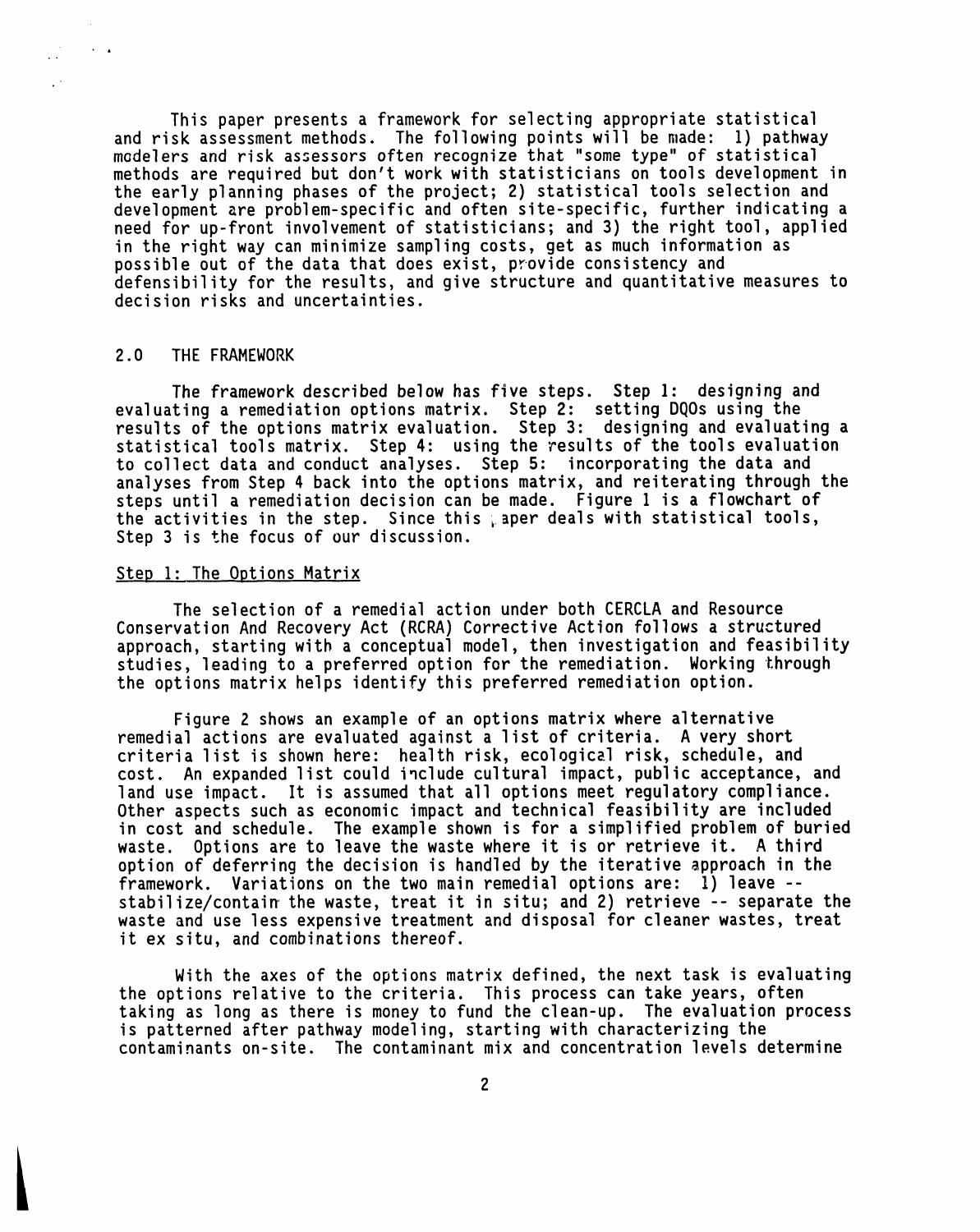what options are viable, the health and ecological risks of each option, and the cost and schedule for each option. If the contaminants, their concentrations and locations are known, there are probably uncertainties as to how the various clean-up options will perform. Even if all of the above are known, there are undoubtedly disagreements over the criteria and the relative weights to be applied to them. Some options may perform well when evaluated against one set of criteria but poorly against another set. If one clean-up option is clearly dominated by another, it can be eliminated from further consideration.

In theory, output from Step I is a completed options matrix. The entries in the matrix can be binary (zeros and ones), ordinal (rankings), or cardinal (numerical scores). A more likely scenario is that the matrix cannot be completely filled out with the information that is available, and Step 1 results in a list of questions to be answered and a need for additional data. Before data is collected, objectives must be set for collecting and analyzing the data.

#### Step 2: Setting Data Quality Objectives (DQOs)

 $\lambda_{\rm{max}}$ 

 $\sim$   $\sim$ 

 $\mathbb{Z}^{\mathbb{Z}}$ 

 $\mathbb{R}^3$ 

In setting Data Quality Objectives, the following questions are asked: What decisions need to be made? What data are required to make the decisions? What is a sufficient quantity and quality of data to meet pre-set levels for Type I and Type II decision errors? In addition to setting DQOs for data collection, this is the time to begin using the observationalapproach (Smyth and Quinn 1991) to identify probable conditions and reasonable deviations for the clean-up. The observational approach relies on current information and most likely assessments to narrow the range of options to evaluate. The DQOs can direct the observationalapproach by focusing on those options that meet the objectives of the clean-up.

Continuing with the buried waste example, suppose health risk data is missing for each of the options. The type of data required to complete the options matrix is the following:

- I. Option: Do nothing Question: Will contaminant get into the drinking water? Data Required: Groundwater model predictions; sample well monitoring data. DQO Issue: Contaminate data accuracy required only to point of determining if drinking water standard has been exceeded.
- 2. Option: Transport off-site Question: What is maximum exposure to transportation worker? Data Required: Maximum hypothetical exposure time, probability of hot spots within truckload. DQO Issue: Only investigate 95th percentile (and beyond) of accident scenarios.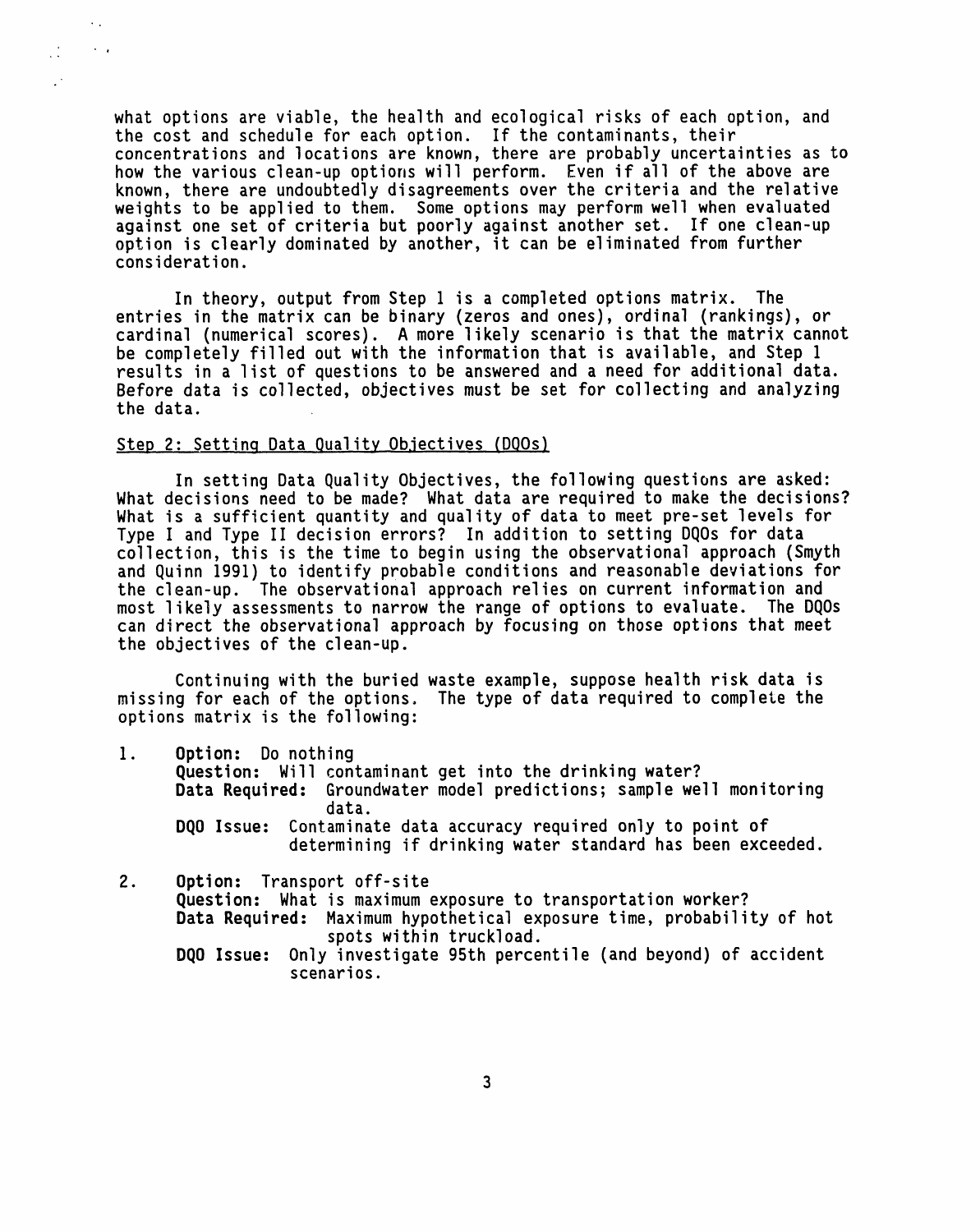## Step 3: Statistical Tools Matrix

 $\sim$   $\sim$  $\sim$   $\sim$ 

 $\mathbf{r}$  $\ddot{\phantom{1}}$ 

> The data and analysis needs from Step I, directed by the objectives from Step 2, are used to define the type of statistical tools that are needed to make the site characterization determinations and remediation decisions. Figure 3 shows on the horizontal axis some of the data collection and analysis problems associated with environmental restoration. On the same axis are shown some of the innovative tools that can be used when these problems are present. A general laundrylistof issues and tools is presented here to give a flavor of the complexity of environmental restoration problems.

> Issue 1: Boundary Conditions: Concern is often focused on the boundary of a land-fill area where contaminants can be released to the environment. Unique conditions associated with the boundary can override average conditions within the land-fill as it relates to remedial action. Special statistical tools applicable in determining boundary conditions deal with sensitivity in detecting differences, ability to override central tendencies and focus on exceptions, and quickly sensing that a shift in conditions has occurred. Some of the statistical tools applicable to boundary problems are: I) experimental design, systematic sampling, sequential sampling for setting up experiments and sampling designs that can quickly detect changing conditions; 2) simulation to assess the ability of engineered barriers to inhibit releases to the environment over a range of hypothetical conditions;and 3) sensitivity analysis used with pathway analysis models to investigate the range of outcomes, finding under what conditions algorithms used in the models break down or lose accuracy (IAEA 1989).

> Issue 2: Spatial Variability: Heterogeneity in general, whether it is over time, over space, or between units of buried waste such as debris in drums or boxes, causes a special set of problems. A small number of samples may be unrepresentative of the total population of contaminants. Costs may be prohibitive for collection of large numbers of samples. The two key parameters used to describe wastes, central tendency (mean) and dispersion (standard deviation), may not be sufficient to describe the wastes under conditions of variability. The full distribution probabilitydensity function (pdf) is often required. If insufficient historical or sampling data is available to generate an empirical pdf, it may be possible to use process information to infer a pdf. Some geostatistical techniques have been developed to address spatial variability. Also, visually displaying data using a geographical information system (GIS) can facilitate analysis of spatial data sets for communication, planning and analysis purposes. In some situations, analysis of variance (ANOVA), can be used to assess between- and within-variability of data sets and establish the degree of interaction among variables.

Issue 3: Less-Than Values: With increased sensitivity of measuring equipment, limits of detection for contaminants are being lowered. Determining if a contaminant is detectable above background is a key concern. Substituting a less-than value for an actual measurement, or eliminating extreme values (censored data sets) can lead to erroneous results for many statisticalmethods. Many times, categorical rather than quantitative analyses are required when the variables being considered are binary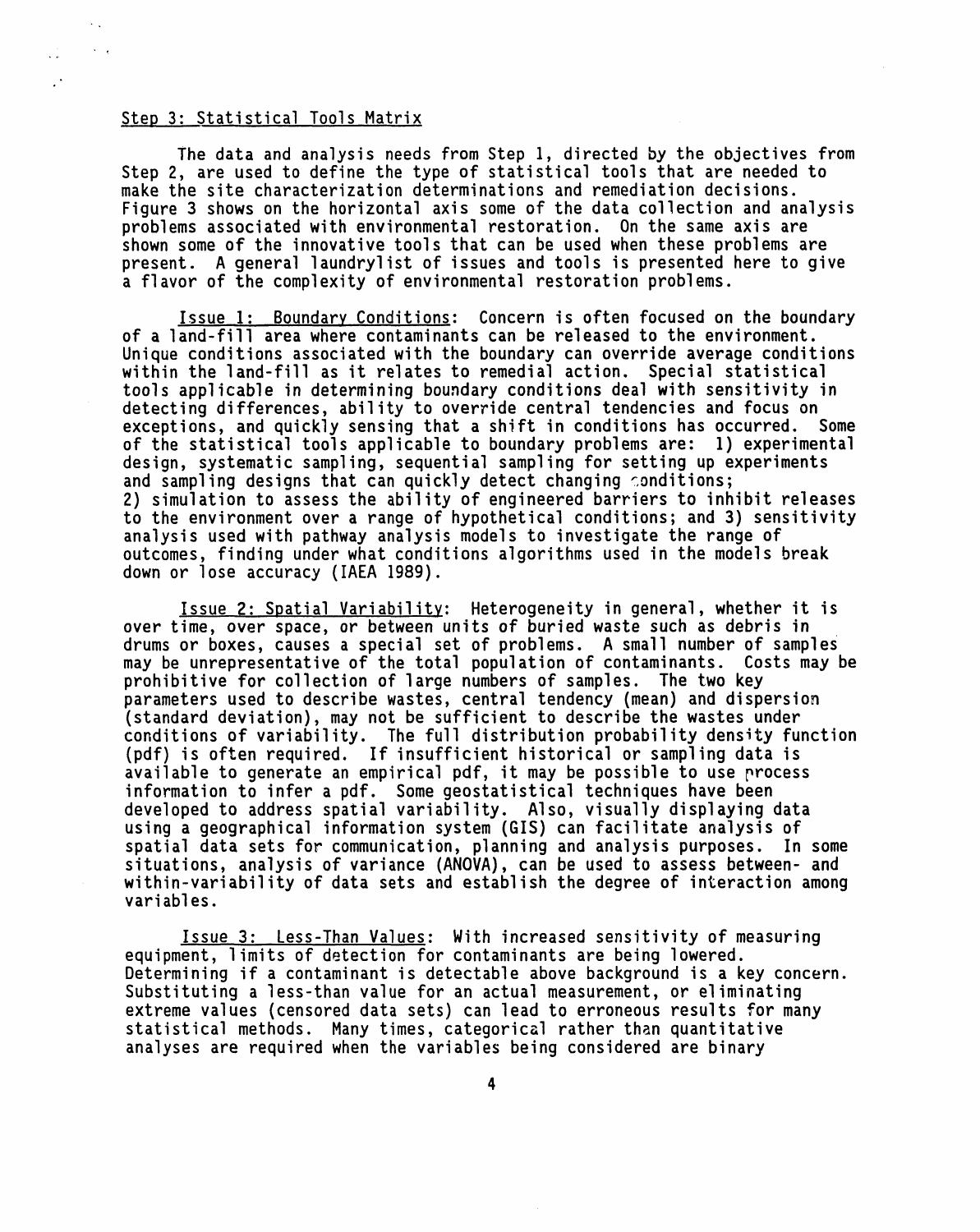(contamination vs. no contamination) or ordinal (rankings). Special statistical methods must be used with censored data sets (Helsel 1990).

 $\ddot{\phantom{0}}$ 

 $\cdot$ 

 $\hat{\mathcal{C}}_{\text{A}}$  $\sim$   $\alpha$ 

> Issue 4: Non-normality: The distribution of natural phenomena data is rarely normal (Gaussian). The assumption of the familiar bell-shaped distribution required by many statistical tools (e.g., the familiar Student test for testing whether sample results indicate contamination above some limit) cannot be justified. Outliers, measurement insensitivity, measurement errors, can all contribute to violating the normality assumption. In such cases, non-parametric tests and methods can frequently be used (Gilbert, 1987), although these methods are not as familiar to regulators or practitioners.

Issue 5: Uncertainty: Decisions must be made taking into account the magnitude of the uncertainty in the data, the uncertainty in parameters used in pathway models, and the uncertainty in the formulations used to model natural processes. If the data and model predictions are highly uncertain, the probability of making the wrong decision can be large. Hence, there is a need to access uncertainties and to use that information in the decisionmaking process. The concepts "most likely, expected conditions, reasonable deviations, worst case, and interaction of errors" require some knowledge of the distribution associated with one or more variables. Empirical probability distributions must be estimated; confidence or tolerance intervals must be reported along with the point estimate of a variable. Statistical tools can be used to make such assessments if the assumptions upon which the tools are based are not violated by existing environmental conditions.

Issue 6: Hot Spots. Hot spots are a special case of spatial variability. Most buried wastes exhibit the potential for areas of very concentrated contamination or rare events, such as o dinance buried along with chemically hazardous wastes. Some sampling designs (e.g., triangular grids) have a greater probability of detecting the hot spots, but usually come with associated higher costs. DQOs are required to specify the confidence the decision makers requires, i.e., how willing he/she is to miss one of the hot spots. The statistician can assist with matching objectives to sampling designs and determining the type of test to use to detect hot spots. Gilbert  $(1987)$  gives nomographs for selecting the distance between samples located on a grid for the purpose of detecting hot spots.

Issue 7: Multiple Sources of Conflictinq Data: Opposite of the "too little data" syndrome, the decision maker often is confronted by the problem of conflicting results. For example, historical records may show one type of contaminant buried at a location, sampling results may be inconclusive, remote sensing devices may indicatea second contaminant but have a very high and questionable detection limit, and prior modeling results may point to a third contaminant. Resolving discrepancies, establishing "best estimators,' identifying relationships among variables, and finding correlations among the data values must be done within the context of the decision that must be made and hcw much confidence is required in the result. Bayesian analysis can be used with data that is obtained in stages, using the additional information gained in later stages to test prior assumptions (prior probabilities)in a backward logic approach (Mood, et. al. 1974). Discriminant analysis can be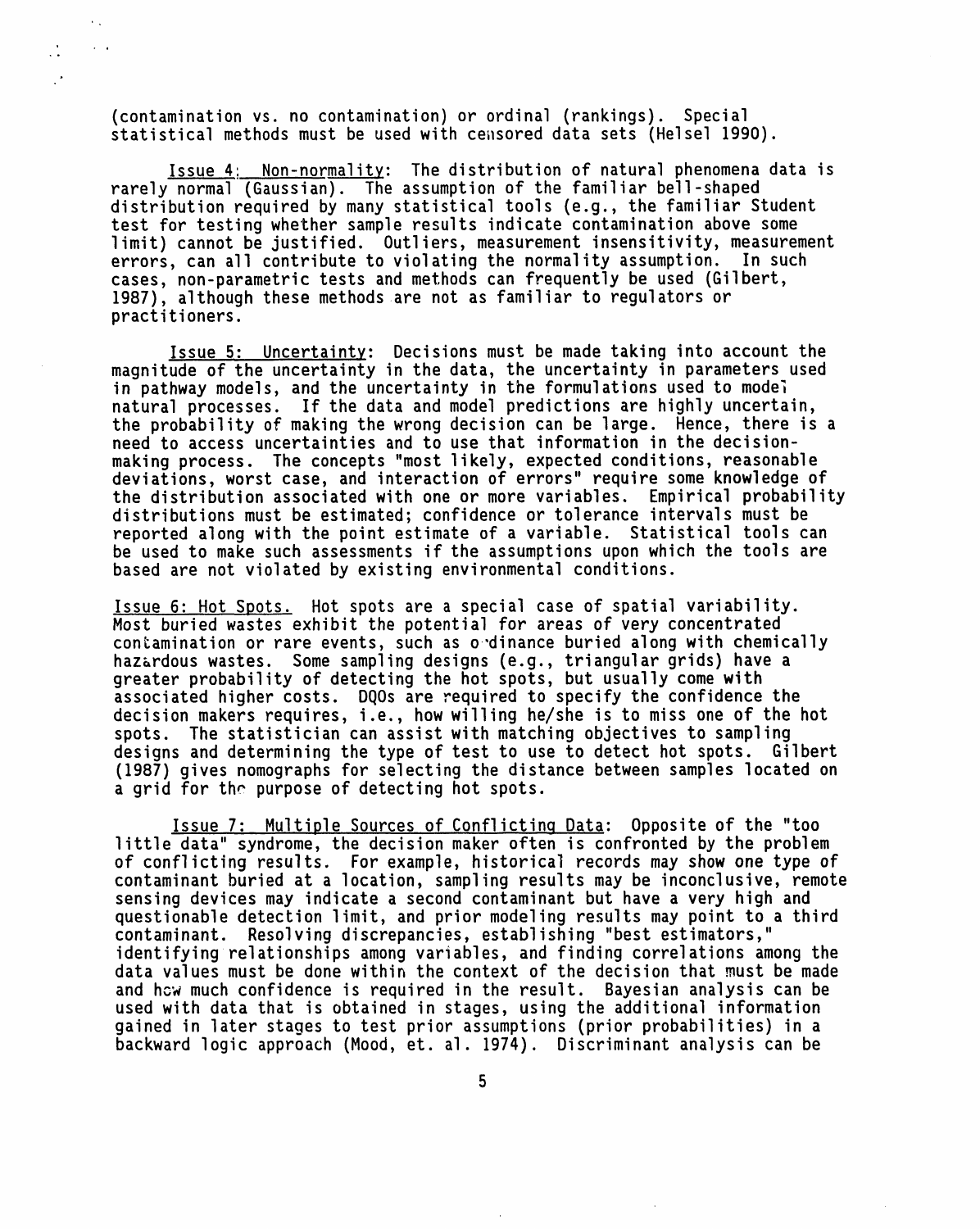used with observational data to make assignments and discriminate among elements of a population (e.g., discriminate among waste types). Principal components and factor analysis can reduce the dimensionalityof a problem (e.g., rather than deal with every chemical species and nuclide, reduce the problem to a few key ones) (Berenson, et. al. 1983). Many of these techniques have not been used in environmental restoration problems but with modification could be applied.

 $\sim 10$ 

 $\mathcal{L}_{\mathcal{A}}$ 

Issue 8: Trade-offs: How do you trade tax dollars today for health benefits for future generations? How do you trade increased risk for remediation workers against saving a habitat of some rare species? Utility functions can be used to reveal preferences, interpersonal utility comparisons can be made, and multiple attribute utility functions can be generated. However, these tools must be stylized to the environmental restoration problem before they can be applied directly.

The tools of decision analysis--decision trees, influence diagrams, trade-off matrices, utility functions, and multi-attribute utility functions -- require input. The input -- probabilities on the states of nature, possible outcomes, decision alternatives, and lottery results--require a familiarity with rules of probability. The statistician can assist in developing the consistent and defensible probability distributions assigned to outcomes that are the key to the successful application of these decision tools (Chamberlain 1991).

Site characterizations and pathway models may not have all of the issues presented above associated with them. Further, many statistical tools are not applicable to a situation given the nature of the data and the hesitancy of the restoration manager to make assumptionsand/or accept stated decision risks. The discussion demonstrates there is a need to identify the issues that may be encountered and the statistical tools to address them early in the planning process in order to have the tools available and validated at the time data collection is planned.

Once the horizontal axis of the tools matrix is established, the vertical axis that lists the criteria for evaluating the tools needs to be identified. Five criteria are shown in Figure 2: robustness, amount of data required to implement the tool, sensitivity of the tool to outlying data points, whether the tool has been demonstrated/validated/benchmarked, and whether the tool is fully developed and functional. Tools are evaluated against a set of criteria to select the right tool for the right job. Not every statistical tool can or should be used for a particular environmental problem.

• Robustness - Does the tool perform well under the conditions present at the restoration site? Do the algorithms break down under special conditions such as values close to zero, large variability, correlated variables, non-linearity, disjoint data sets? Do the tools provide the same answer using similar data? Does a transformation of the data cause problems? Many of the environmental problems have unique aspects (interactingeffects, measurement errors, compounding errors), and the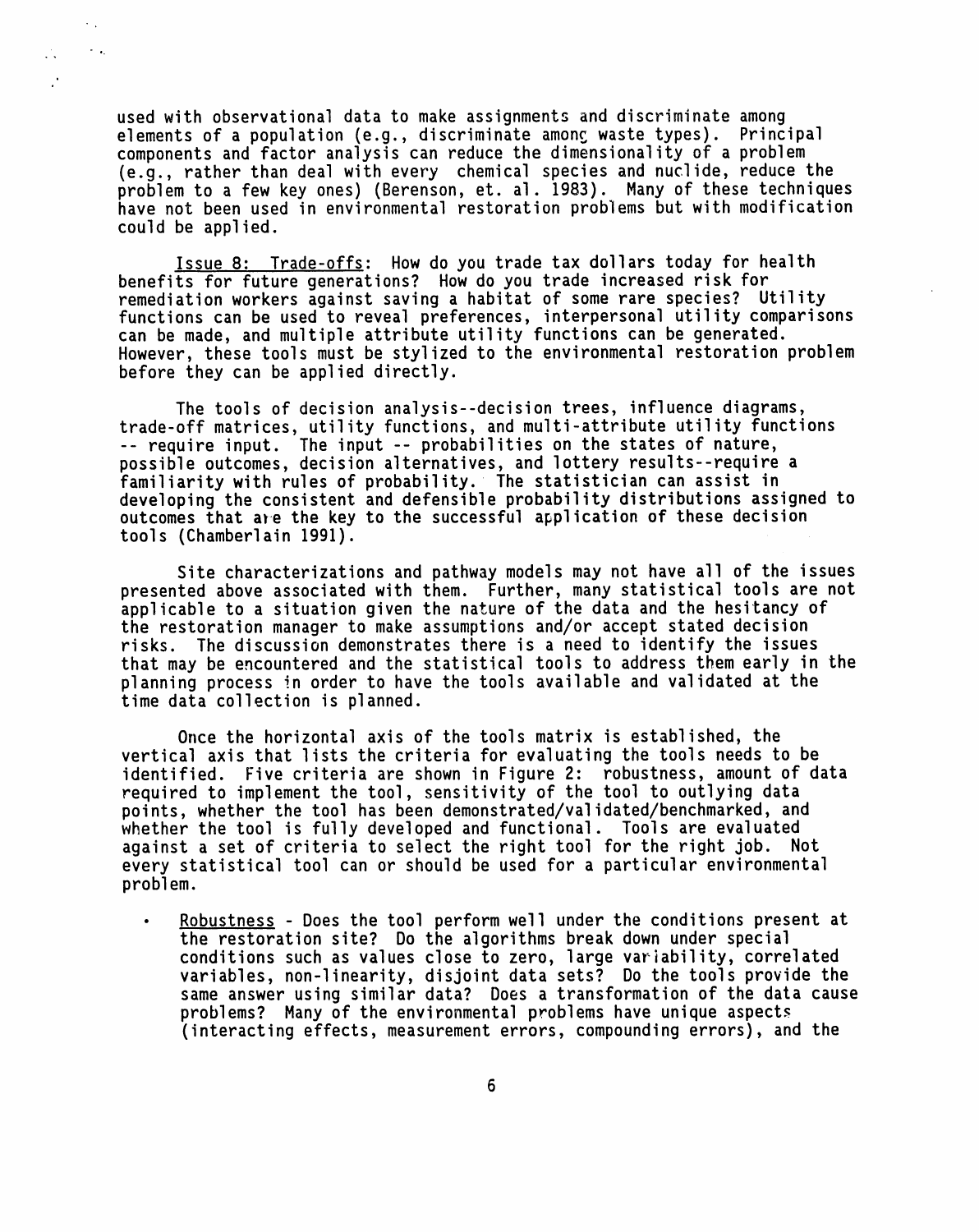t**oo**ls t**o** b**e** applied i**n**ustbe able to handle the full range of contingencies.

- Data Requirements Some tools require significant amounts of data before they can be applied. Other tools can become reasonably accurate with minimal data sets, or can be designed to quickly converge to an answer. For example, exponential smoothing for forecasting heavily weights more recent observations thus minimizing the effect of historically unreliable data. Sequential sampling can minimize sampling costs since it ends sample collection as soon as a decision can be reached.
- Sensitive to Outliers Extreme values can cause problems for some statistical tools. Other tools can quickly recognize the difference between major shifts and the influence of only one or two extreme observations. For example, the mean can be affected by one or two extreme values, whereas the median is not. Tools that use ranks rather than quantitative values are usually better in situations when outliers are prevale**n**t.
- Demonstrated Many statistical tools look good on paper but have not been validated or benchmarked against field data. Complicated process models that predict concentrations of a contaminant at points in time and place may be quickly invalidated once sampling begins.
- Developed Many tools have not beend modified or adopted to handle the unique conditions of environmental restoration. Tool development should be included in the planning phases of an environmental restoration.

Evaluating tools relative to a set of criteria, i.e., filling in the tools matrix can be done on an absolute level (each tool given a numerical evaluation) or a relative basis (each tools receives a "good" or "bad" evaluation). Applying some of the criteria requires some knowledge of expected site conditions (e.g., data availability, outliers). The primary benefit of filling out the tools matrix is to quickly eliminate some tools from consideration, and arrive upon a short list of tools that can be given further consideration. The effort of evaluating the tools relative to the criteria can benefit the analyst in fully understanding the capability of pcssible tools and understanding site conditions.

The output of Step 3 is a set of tools to be applied, considering the DQO objectives and from Step 2.

### Step 4: Application of Tools

°\_

 $\ddot{\phantom{0}}$ 

 $\sim$   $_{\star}$  $\mathcal{L}_{\text{max}}$ 

> In Step 4, the selected tools are applied and the results are analyzed following the tenets of DQOs and the observationalapproach. Many times, this step involves sample collection for characterizing a site -- determining the contaminants that are present, their concentrations and locations. Other times, if data are already available, this step may consist of a test of a hypothesis that c**o**ntaminationis present at some level. The data and analyses from Step 4 are used to answer the questions posed from trying to fill in the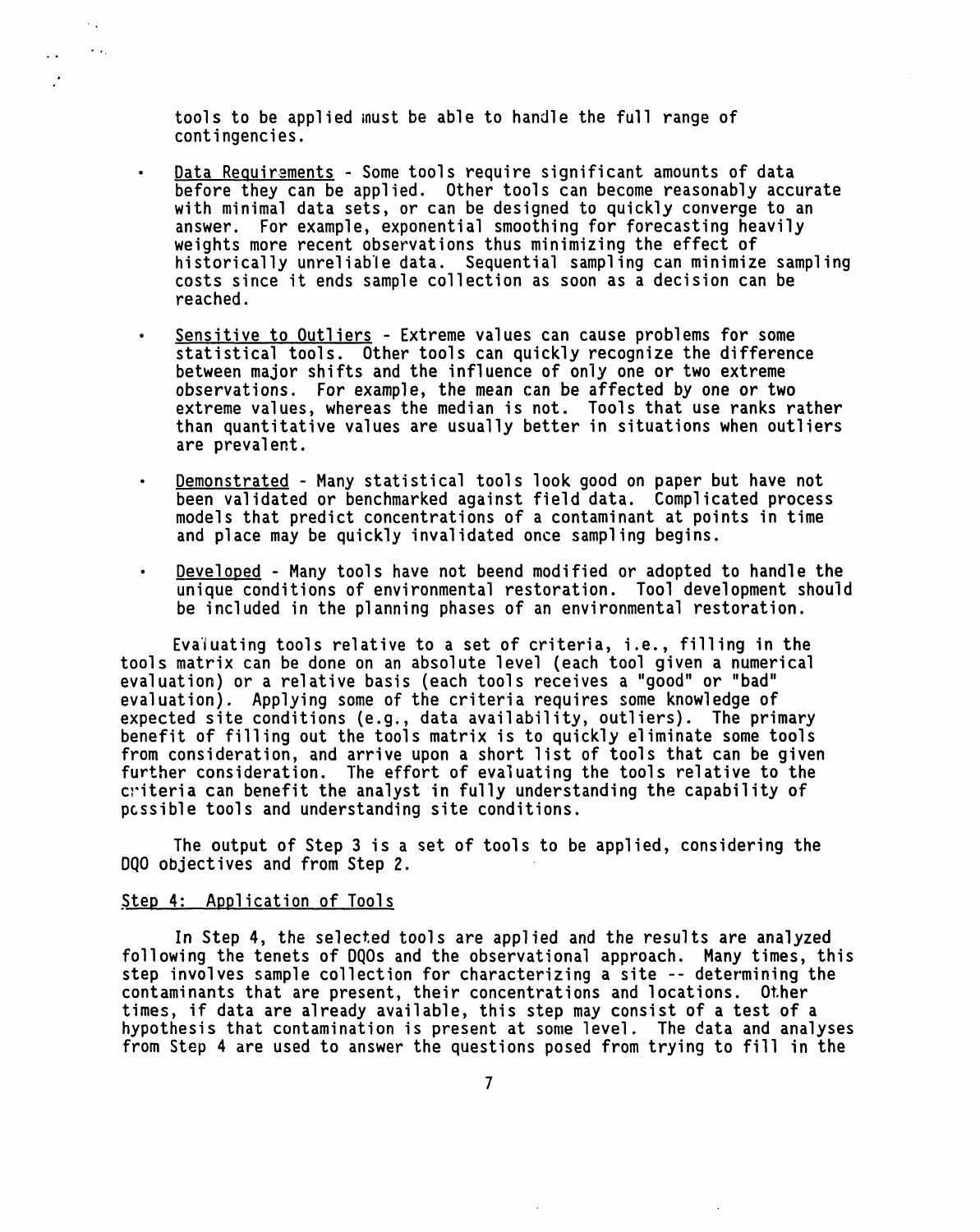options matrix: the cost for cleaning up a site depends on what contaminants are there; the health risks for an option depend on the probability the contaminant will reach a populated area before remediation can begin. The application of the statistical tools provides the expected values, range of outcomes, and probabilityestimates to evaluate the options relative to criteria (cost, schedule, health and ecological risk) from the options matrix.

#### Step 5: Iteration of Steps 1 Through 4

Tools are not applied in isolation but rather in an integrated fashion. Sometimes they are used in parallel, other times sequentially, but always they are applied with the DQOs in mind. The application of one set of tools may provide some of the answers required to make a selection among remediation alternatives. These answers often lead to more questions as to how an option will fare under a refined set of criteria. Thus, there is an iteration through steps I through 4. Each time the analyst works through the options matrix, more options are eliminated, and more options are clearly dominated by other. Each time a candidate set of options is identified, the DQO questions must be asked: What data are required to select among the options? What quality of data is required to gain the confidence in the decision? Each time the DOOs are established, the tools necessary to obtain the data, analyze the data, and put it in a decision framework must be selected and applied again and again. The iteration stops when a decision can be made and its level of confidence quan%ified and accepted.

## 3.0 CONCLUSIONS

 $\sim$   $_{\star}$  $\ddot{\phantom{0}}$ 

 $\mathcal{L}_{\mathcal{A}}$  $\mathcal{L}$ 

> This paper has made the following points. Pathway modelers and risk assessors often refer to statistical methods but don't include tools selection in the early planning phases of the project. Statistical tools selection and development are problem-specific and often site-specific. The right tool, applied in the right way can minimize sampling costs, get as much information as possible out ef the data that does exist, provide consistency and defensibility for the results, and give structure and quantitative measures to decision risks and uncertainties.

A framework for selecting and applying the right tools consists of developing an options matrix for evaluating a set of potential remediation options. Knowing these options and setting objectives for the quality of the data to be collected, a statistical tools matrix for tools selection can be developed. Applying the tools and iterating through the steps in the framework allows the remediation project manager to make a decision, at a quantifiable risk level, and be able to statisticallydefenu the decision.

### REFERENCES

Berenson, M. L., D. M. Levine, and M. Goldstein. 1983. Intermediate Statistical Methods and Applications, Prentice-Hall, Englewood Cliffs, NJ.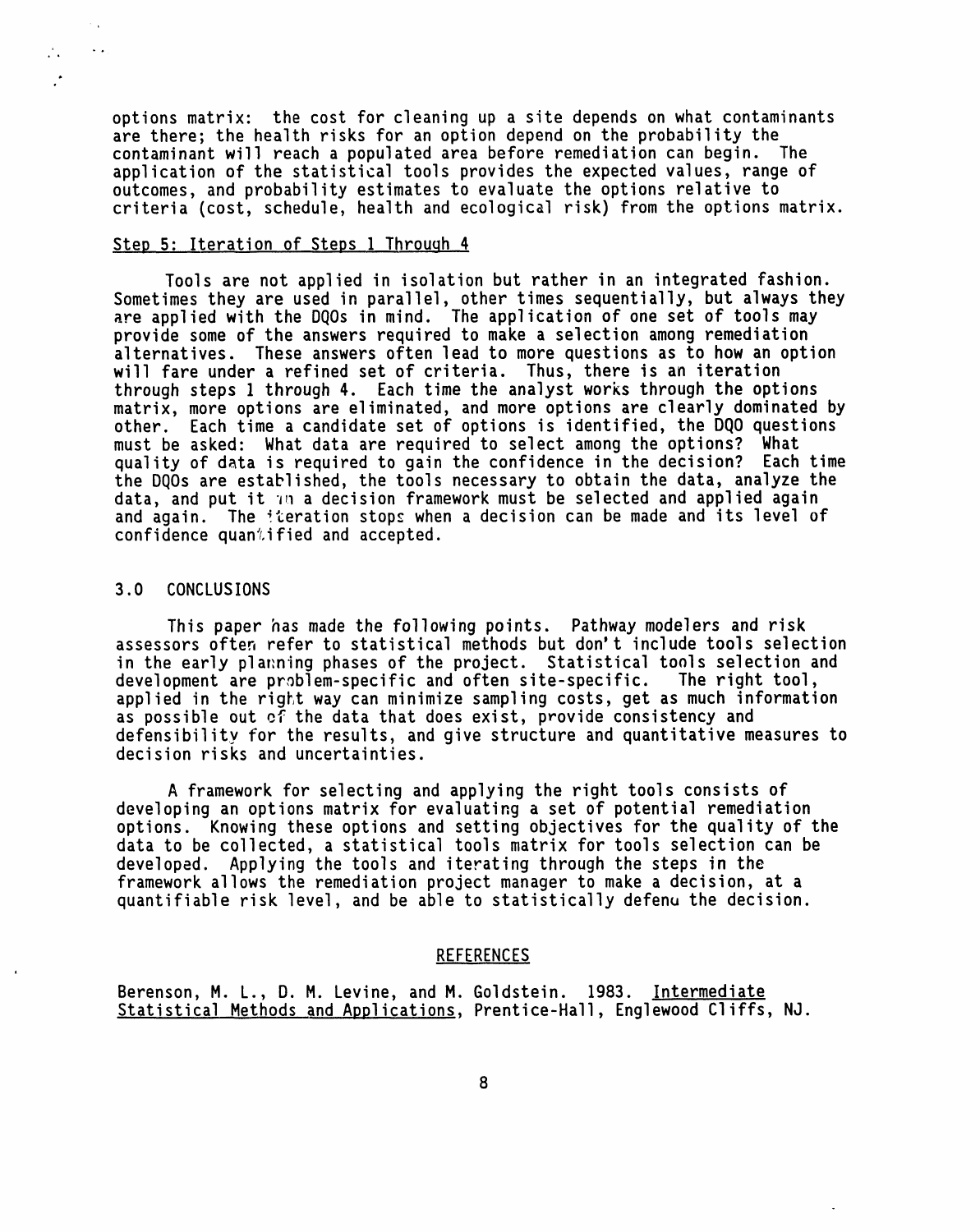Chamberlain, P. J. 1991. "Single-Shell Tank Waste Characterization Project: Decision Simulation Conceptual Discussion"presented at the National Academy of Sciences #10 Single Shell Tank Review, Richland, WA.

Gilbert, R. O. 1987. Statistical Methods for Environmental Pollution Monitoring, Van Nostrand Reinhold, New York, NY.

 $\ddot{\phantom{a}}$  $\ddotsc$ 

 $\mathbf{r}$ 

Helsel, D. R. 1990. "Less than Obvious: Statistical Treatment of Data Below the Detection Limit", Environ. Sci. Technol. 24 (12):1766 - 1774.

IAEA. 1989. Evaluating the Reliability of Predictions Made Using Environmental Transfer Models, IAEA Safety Series 100, Vienna.

Mood, A. M., F. A. Graybill, and D. C. Boes. 1963. Introduction to the Theory of Statistics, 3rd ed., McGraw-Hill, New York, NY.

Myers, R. S. and S. J. Gianti. 1989. "The Observational Approach for Site Remediation at Federal Facilities" Superfund '89 Proceedings of the 10th National Conference, Washington, D. C.

Neptune, D., Brantly, E. P., Messner, M. J., and D. I. Michael. 1990. "Quantitative Decision Making in Superfund: A Data Quality Objectives Case Study" HMC, May/June:19 -27.

Smyth, J. D. and R. D. Quinn. 1991. "The Observational Approach in Environmental Restoration" presented at the 1991 American Society of Civil Enqineers National Conference on EnvironmentalEn**qineering**, Reno, NV.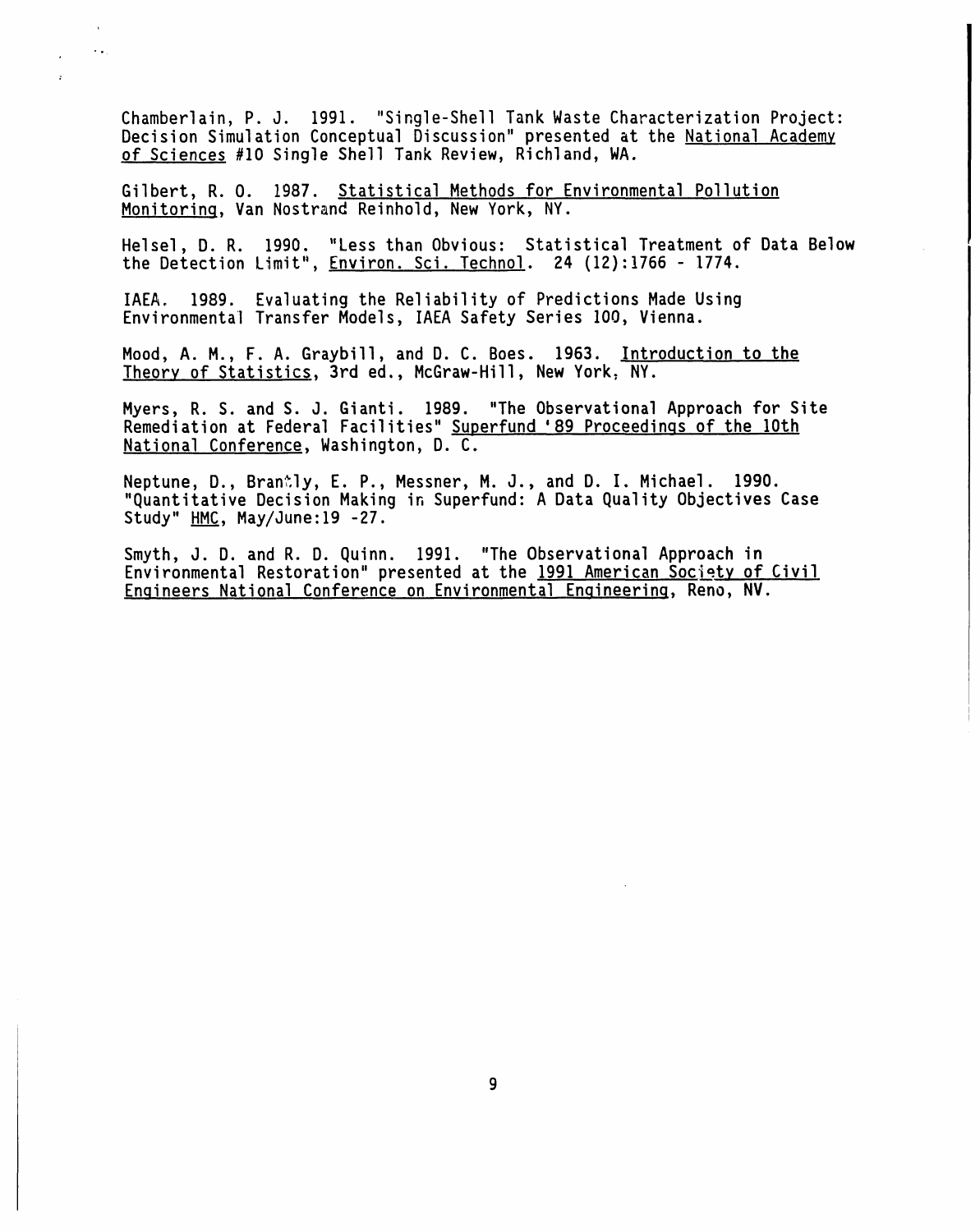

Figure 1. Framework for Environmental Restoration Tools Selection

ot

 $\bar{\mathbf{v}}$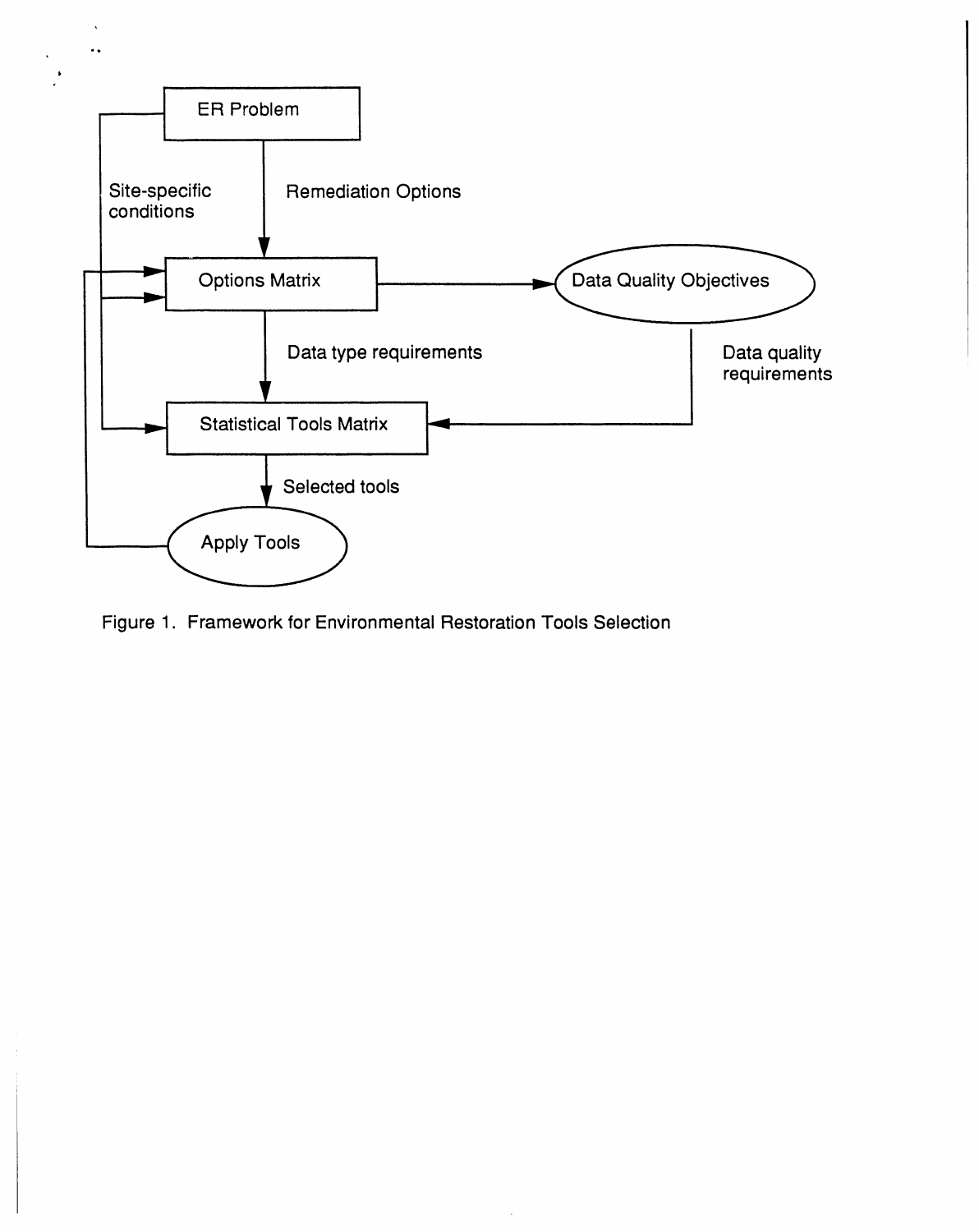| Options         |                   | Leave                 |               |                       | Retrieve |                              |
|-----------------|-------------------|-----------------------|---------------|-----------------------|----------|------------------------------|
| Criteria        | lothing<br>Ž<br>O | Stabilize/<br>Contain | Treat In Situ | Transport<br>off-site | Separate | Remove/<br>treat on-<br>site |
| Cost            |                   |                       |               |                       |          |                              |
| Schedule        |                   |                       |               |                       |          |                              |
| Health Risk     |                   |                       |               |                       |          |                              |
| Ecological Risk |                   |                       |               |                       |          |                              |

Figure 2. Remediation Options Matrix

 $\mathbf{r}$ 

 $\frac{1}{\sqrt{2}}$ 

 $\alpha_{\rm c}$  ,  $\alpha_{\rm c}$ 

 $\frac{1}{2}$ 

 $\omega_{\rm{eff}}$  .

×,

 $\frac{1}{2}$ 

 $\ddot{\phantom{0}}$ 

 $\cdot$ 

 $\frac{1}{2}$  ,

 $\hat{r}$  ,  $\hat{r}$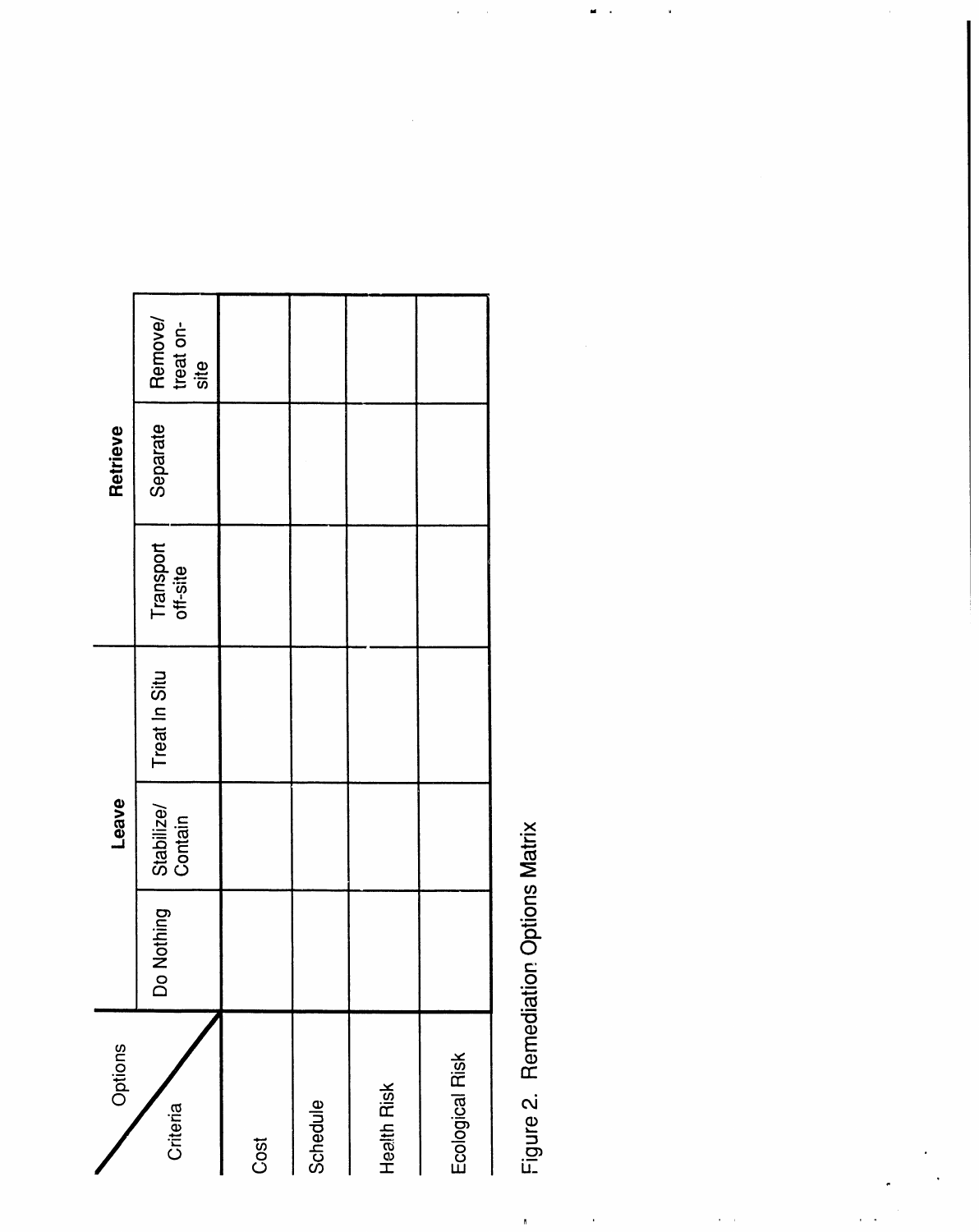

Statistical Tools Matrix Figure 3.

 $\ddot{\phantom{a}}$